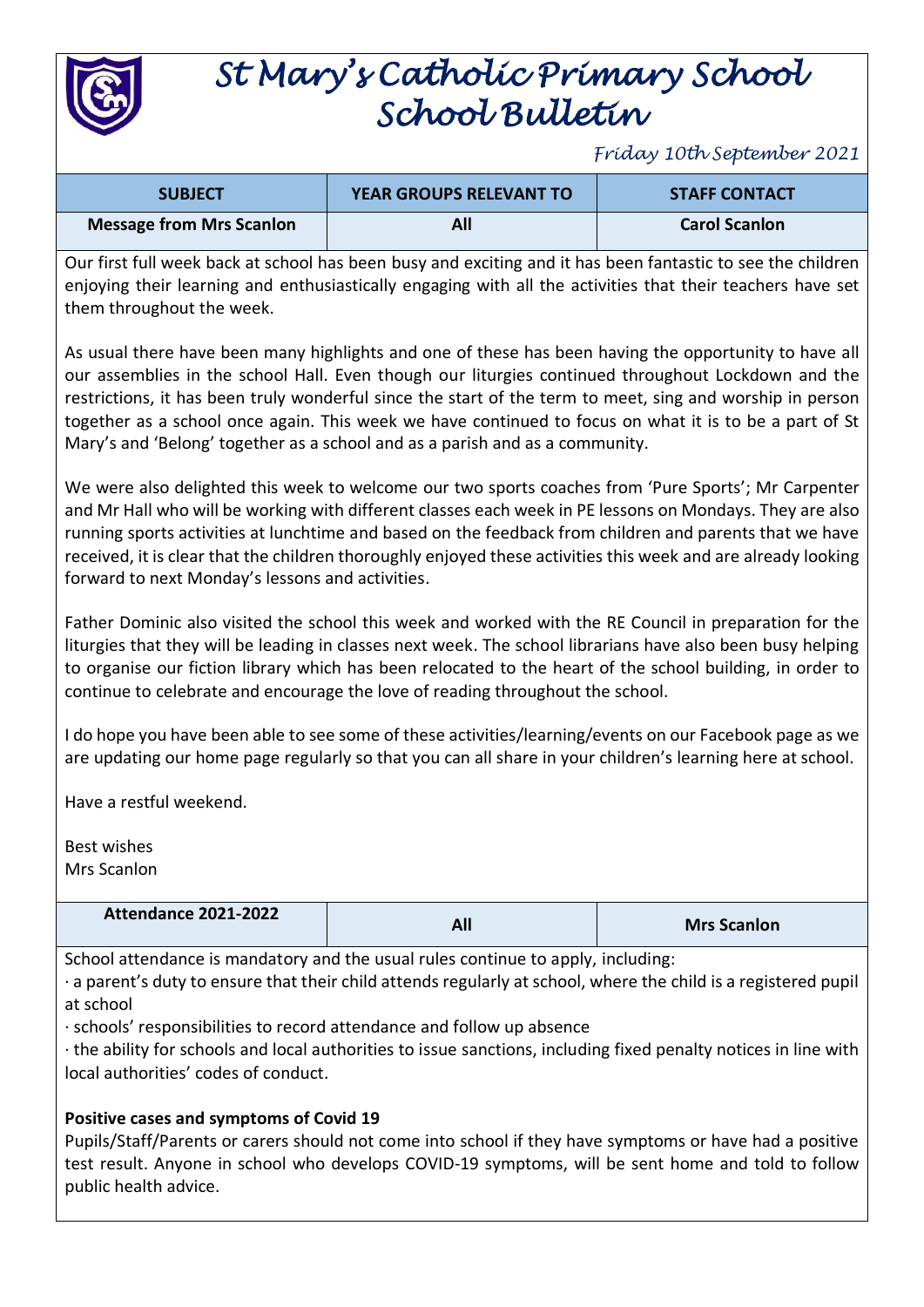From 16 August 2021, children under the age of 18 years old will no longer be required to self-isolate if they are contacted by NHS Test and Trace as a close contact of a positive COVID-19 case.

Instead, children will be contacted by NHS Test and Trace, informed they have been in close contact with a positive case and advised to take a PCR test.

| <b>Return to Education Leaflet</b> |  | DfE |
|------------------------------------|--|-----|
|------------------------------------|--|-----|

Please see the attached **government information leaflet for parents and carers** with regards to your child's return to primary school this term.

## See attached **- Return to Education - Primary School Leaflet**

| <b>Brigade School Uniform</b> | ALL | <b>School Office</b> |
|-------------------------------|-----|----------------------|
|-------------------------------|-----|----------------------|

Brigade have informed us of supply issues and wanted to give you an update regarding parent orders placed online after our 1<sup>st</sup> August deadline.

We are currently suffering significant Covid related disruption within our work force and in many of our supply the chains. The chains of the chains of the chains of the chains of the chains.

Suppliers to the whole industry are also affected by unprecedented transport issues and normal deliveries from suppliers are failing to reach us on time. Unfortunately, this has resulted in the delayed delivery of some orders.

Our staff have worked tirelessly through the summer break to ensure pre-deadline orders are despatched and we are pleased to confirm all orders are expected to be delivered for the 6<sup>th</sup> September.

However, we informed you last term that orders received after the deadline would be delivered from mid-September onwards and this information has appeared on our website and flyers. Due to the disruption, we now expect these orders to be delivered as follows:

**Orders placed 2/8 – 13/8** will be delivered from the week beginning 13/9 –3 x Orders

**Orders placed from 14/8** we estimate will be delivered from the week commencing 27/9 – 3 x Orders

We apologise for any inconvenience caused. If you require any uniform, we do have a second-hand uniform supply at school, so please contact Sabrina Allcorn via the new Facebook page dedicated to school uniform, if you require anything. <https://www.facebook.com/stmarys2ndhanduniform/>

| <b>Flu Vaccination Program</b> | All                                                                                                                                                                                                                                                                                                                                                                                                                                                         | <b>Office</b> |
|--------------------------------|-------------------------------------------------------------------------------------------------------------------------------------------------------------------------------------------------------------------------------------------------------------------------------------------------------------------------------------------------------------------------------------------------------------------------------------------------------------|---------------|
| October.                       | The NHS Vaccination team will be administering the nasal flu vaccination in school on Monday $18th$<br>October. A ParentMail was sent to all parents yesterday with full details. You must give your consent<br>online following the link in the letter if you wish for your child to receive the vaccination in school. Please<br>note that the deadline for registration your consent is 5 working days before so please register before 11 <sup>th</sup> |               |
|                                |                                                                                                                                                                                                                                                                                                                                                                                                                                                             |               |

| <b>Swimming</b> | --- |        |  |
|-----------------|-----|--------|--|
|                 |     | $\sim$ |  |

Weekly swimming starts for years 1 to 6 next week, beginning on the  $15<sup>th</sup>$  &  $16<sup>th</sup>$  September, please see timetable below.

### Swimming timetable Term 1

| 9.05am-10.05am | 10.30am-<br>.1.30am | $1.00pm - 2.00pm$ | $\vert$ 2.00pm - 3.00pm |
|----------------|---------------------|-------------------|-------------------------|
|----------------|---------------------|-------------------|-------------------------|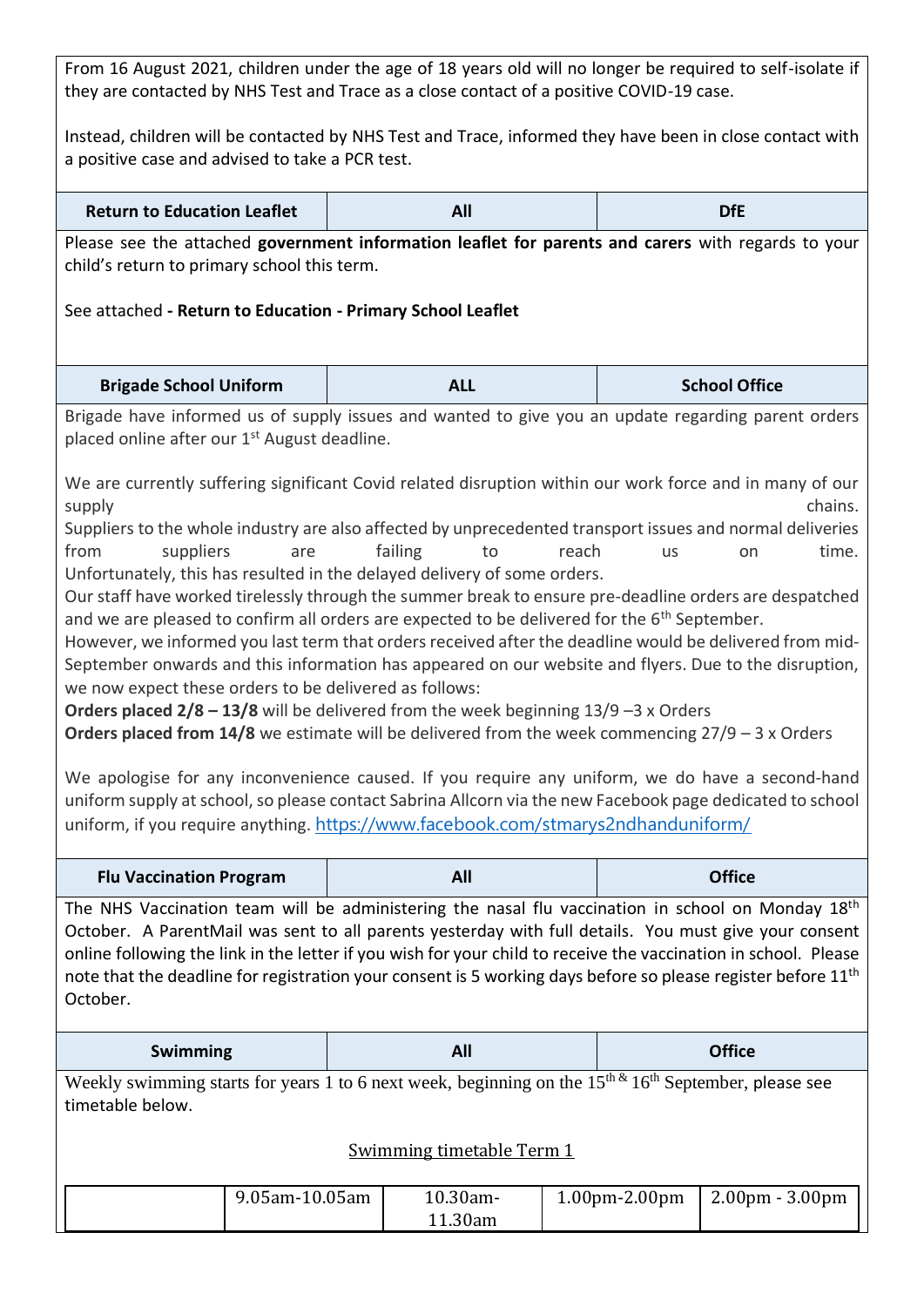| Wednesday | Year 3 | Year 4 | Year 2 | Year 6 |
|-----------|--------|--------|--------|--------|
| Thursday  |        |        | Year 5 | Year 1 |

Children must bring in a towel, a one-piece swim suit or swimming trunks (not baggy shorts) and a swimming hat in a named waterproof / plastic bag. Your child may also bring goggles if required but these are optional. Please ensure that all your children's items are named.

Please note that if your child does not have the required kit, they will not be allowed to swim so please ensure that your child remembers to bring in their kit on the correct day.

If you have completed a DBS check with the school recently and are available to help in the changing room and/or supervising the groups walking to and from the pool for the Year 1 or 2's swimming sessions, please let the office know. We only need maximum of 2 parent helpers during these sessions. We do not require volunteer helpers for years 3,4,5 & 6 at present.

The costs for the swimming lessons for term 1 are £13.00 per child. Payment is to be made via Parentmail. These payments are a voluntary contribution but are very important as they help towards the additional costs of the pool maintenance and the teaching staff.

| <b>Meet the Teacher Sessions</b> | Years 1-6                                                                                                  | <b>Office</b> |
|----------------------------------|------------------------------------------------------------------------------------------------------------|---------------|
|                                  | You are invited to our 'Meet the Teacher' session for your child/children's class teacher. This is a group |               |

meeting and will be an opportunity to learn more about what your child will be learning over the coming year and give you an opportunity to ask any general questions that you may have.

These sessions will be held in the respective classrooms starting at 3.30pm to 4pm on the following days.

Year 1 - Orange Class - Tuesday 14th September

Year 2 - Yellow Class - Wednesday 15<sup>th</sup> September

Year 3 - Green Class - Thursday 16<sup>th</sup> September

Year  $4$  – Blue Class - Friday  $17<sup>th</sup>$  September

Year 5 - Indigo Class - Tuesday 21st September

Year 6 - Violet Class - Wednesday 22<sup>nd</sup> September

We hope that you will be able to attend.

| <b>After School Clubs/Music</b><br><b>Lessons</b> | <b>ALL</b> | <b>Office</b> |
|---------------------------------------------------|------------|---------------|
|---------------------------------------------------|------------|---------------|

Further updates on clubs and music lessons.

**Football Clubs**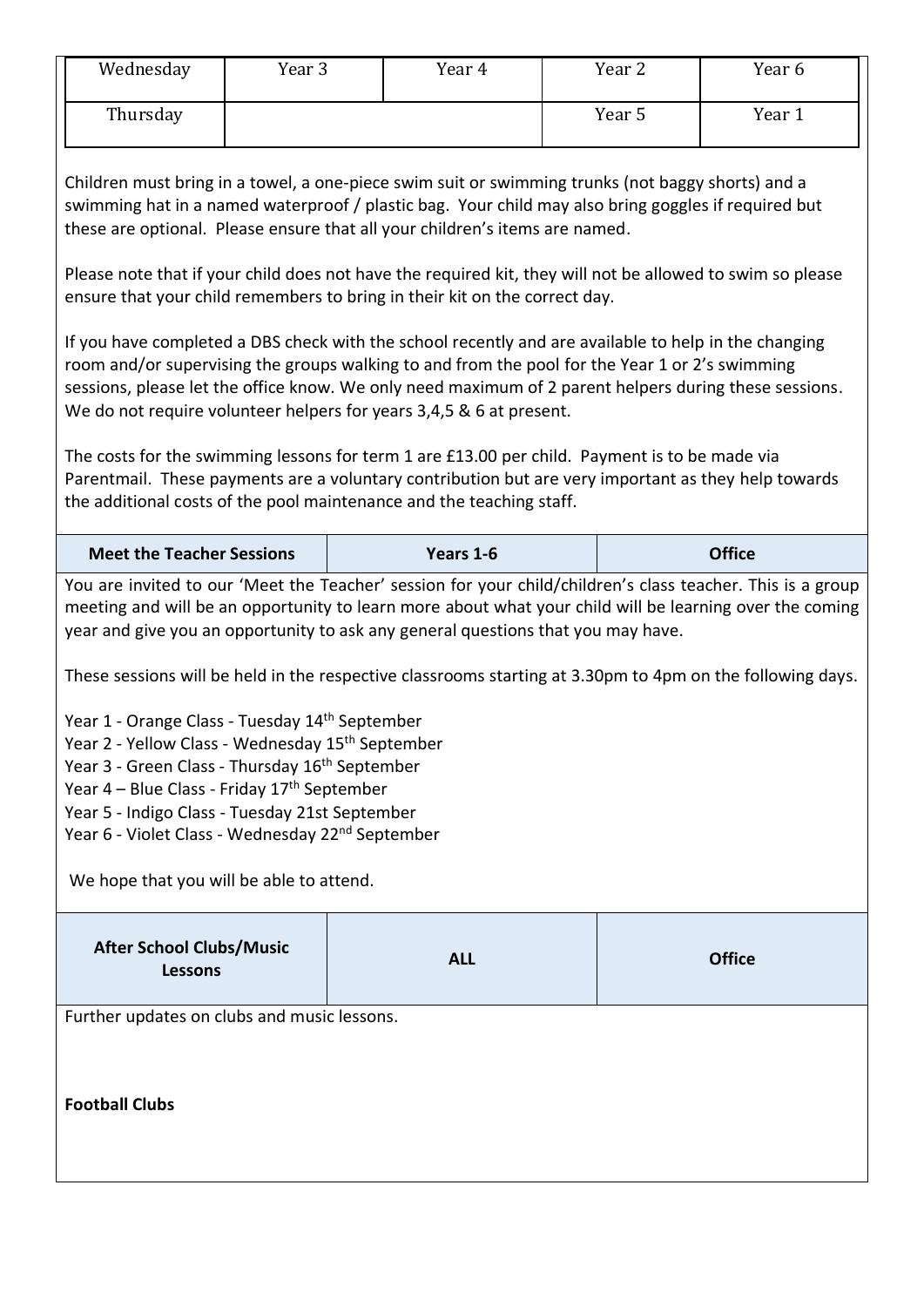Pure Sports have confirmed today that they will be running football clubs for both boys and girls mixed groups from this coming Monday 13<sup>th</sup> September and Tuesday 14<sup>th</sup> September, straight after school until 4.20pm.

Mondays for children in Years 3 & 4

Tuesdays for children in Years 5 & 6

Please book online at<https://www.puresportscoaching.co.uk/>

All sessions will be held outside. Football boots can be worn but are not necessary, trainers are ok. Children may change into their PE kit but it would be better to bring in other suitable clothing for playing football outside as they may get muddy. Waterproof jacket is advised in wet weather and tracksuit bottoms may be more suitable when the weather gets colder.

**Gym Club** will be starting on Monday 20<sup>th</sup> September

<https://gymspire-academy.class4kids.co.uk/info/523>

**Karate** is running every Thursdays, please book through

<https://www.samasoutheast.co.uk/>

**Dance Club** started today and runs every Friday

See letter attached for details.

# **East Sussex Music Service** – individual lessons

Violin lessons have started

Guitar lessons will be starting week beginning 20<sup>th</sup> September.

Visit<https://www.eastsussexmusic.org/tuition> to register your interest regarding music lessons and for more information.